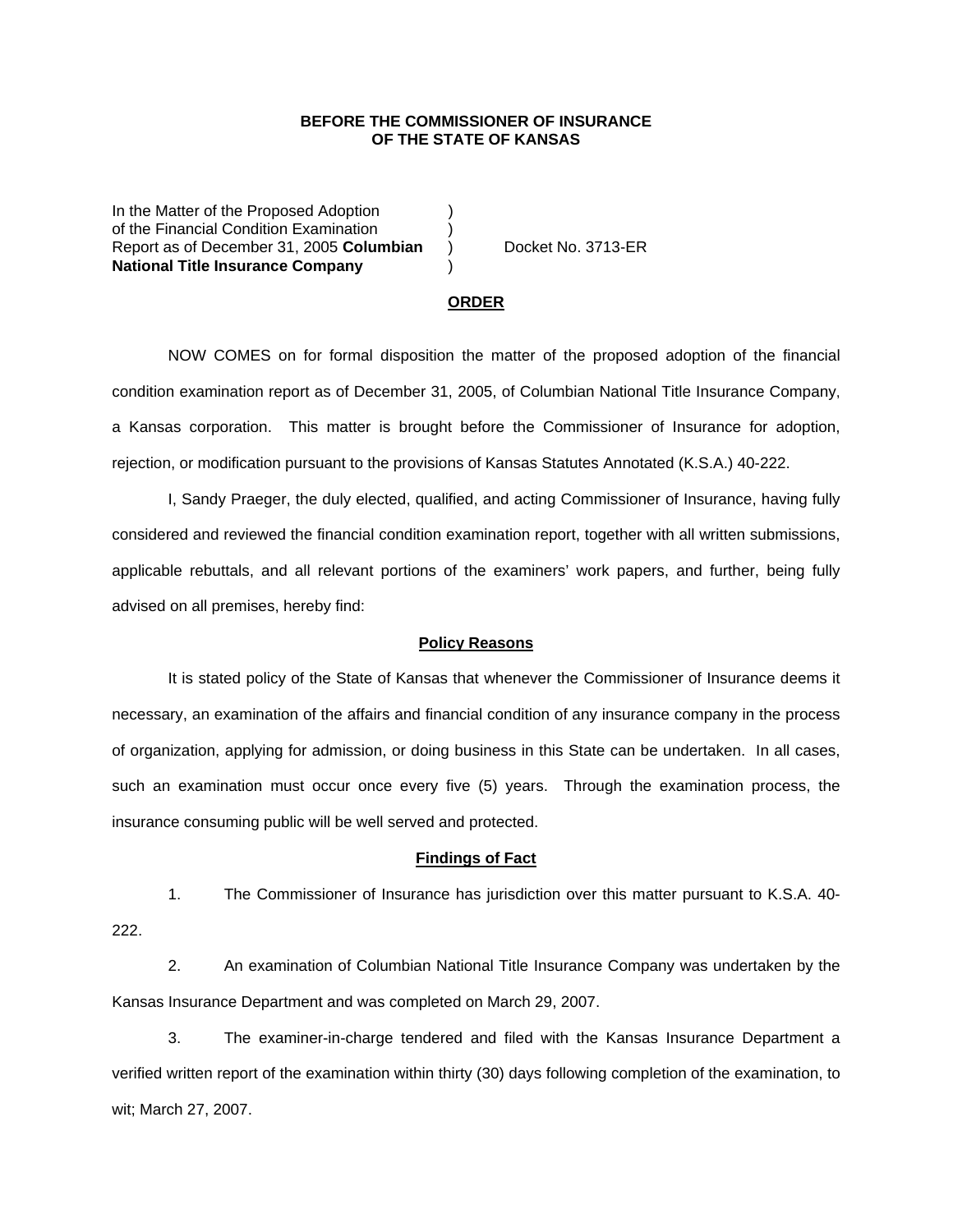4. Following receipt of the verified report, the Kansas Insurance Department transmitted the report to Columbian National Title Insurance Company on March 29, 2007, with a duly executed notice advising the company of its opportunity to prepare and submit to the Kansas Insurance Department a written submission or rebuttal with respect to any and all matters contained in the report. Columbian National Title Insurance Company was further advised that any written submission or rebuttal needed to be filed with the Kansas Insurance Department no later than thirty (30) days after receipt of the verified report.

 5. Columbian National Title Insurance Company filed a written acceptance of the verified report on April 26, 2007.

6. Based upon the written submission tendered by Columbian National Title Insurance Company, the company took no exceptions to matters contained in the verified report.

 7. Within thirty (30) days of the end of the time period allowed for written submission or rebuttal, the Commissioner of Insurance fully reviewed the report, together with all written submissions and rebuttals provided by Columbian National Title Insurance Company. The Commissioner of Insurance further reviewed all relevant workpapers.

 8. No other written submissions or rebuttals were submitted by Columbian National Title Insurance Company.

# **Conclusion of Law**

9. K.S.A. 40-222(k)(2) provides:

"Within 30 days of the end of the period allowed for the receipt of written submissions or rebuttals, the commissioner shall fully consider and review the report, together with any written submissions or rebuttals and any relevant portions of the examiners workpapers and enter an order:

- (A) Adopting the examination report as filed or with modification or corrections. If the examination report reveals that the company is operating in violation of any law, regulation or prior order of the commissioner, the commissioner may order the company to take any action the commissioner considers necessary and appropriate to cure such violations; or
- (B) rejecting the examination report with directions to the examiners to reopen the examination for purposes of obtaining additional data, documentation or information, and refiling pursuant to subsection (k); or
- (C) call and conduct a fact-finding hearing in accordance with K.S.A. 40-281 and amendments thereto for purposes of obtaining additional documentation, data, information and testimony."